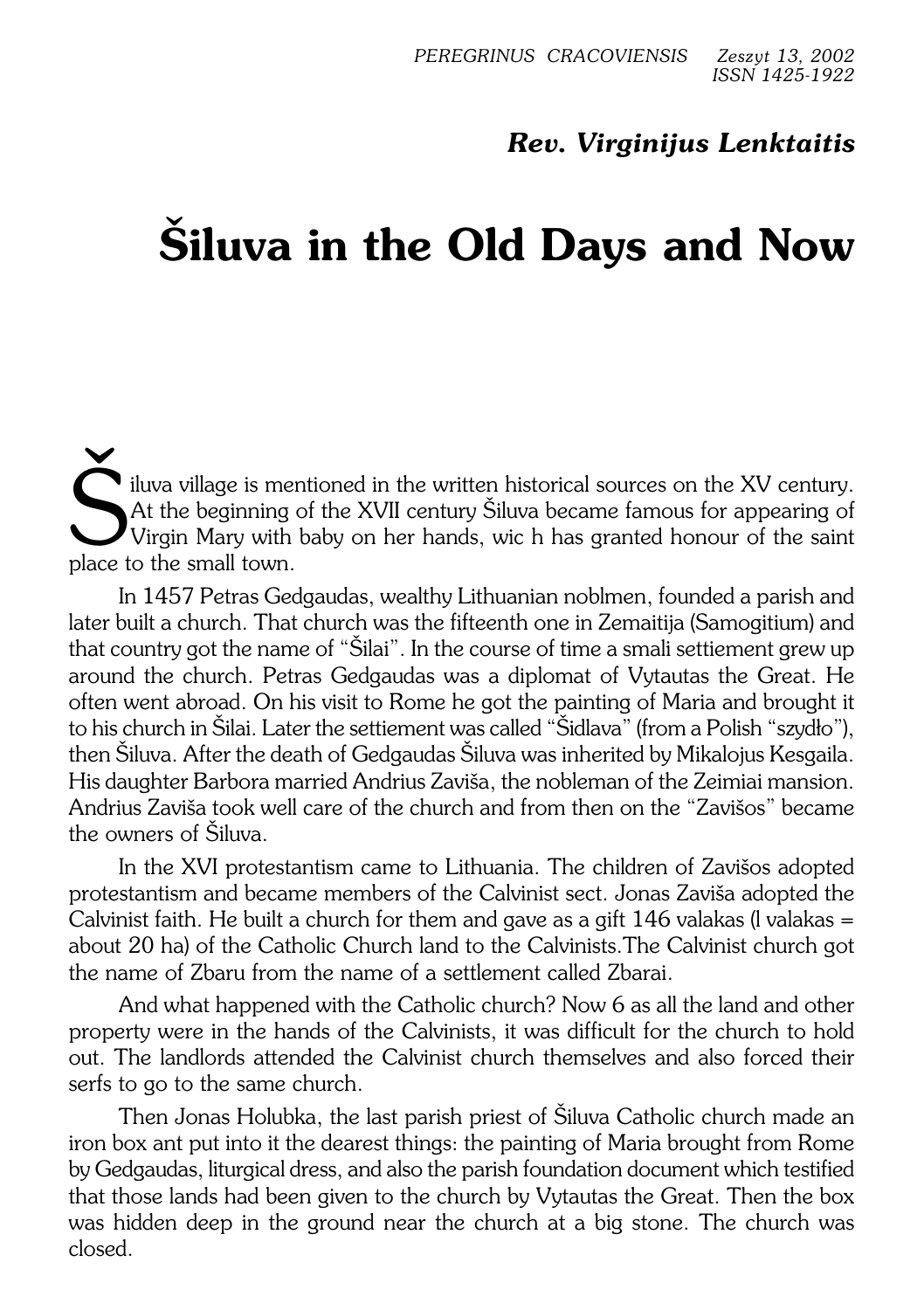In 1578 and 1590 Lithuania was under the rule of King Steponas Batoras and King Zigmantas Vaza.

At the then bishops request the order was issued to restore the land and the churches captured by the Calvinists to the Rome Catholics. It was a slow process. The Catholics in Šiluva hadn't got any documents proving their property. Those documents were in the iron box deep in the ground and nobody knew about them.

That fatal morning in summer 1608 or 1612 herdsboys were pasturing cattie. Suddenly they saw a woman standing on the stone with a baby in her hands. She was radiant with inexpressible beauty. The woman was sad and tears dropped from her eyes.

The herdsboys, scared by such an unusual sight, ran away to inform the people. They told cathehet Mikalojus Fieras their view. The cathehet together with teacher Saliamonas Grocijus and the other people ran to the stone. And there they were, a crowd of people round the stone and a beautiful Lady with a baby in her hands on it with tears running down her cheeks and dropping on the stone. People watched that glorious sight and could not pronounce a word. At last M. Fieras dared to say:

– Tell us, beautiful Lady, why are you weeping? Who hurt you?

Maria looked at the crowd and said:

– They used to worship my Son there and now I see the fields being ploughed and sowed.

The news about Lady's declaration spread quickly all over Lithuania. The bishopric in Zemaitija ( Samogitium ) told priest canon Jonas Kazakevicius went to Šiluva and taiked to the people who had watched the miracle. He taiked to an old blind man who knew where the box with the documents was hidden. Kazakevicius took the old man to the stone. The old man recovered his sight and showed the place where the box was hidden. They dug up the box and found not only the documents, but also the painting of Maria. The documents proved that all the land and other property belonged to the Catholic church. Priest Kazakevicius brought an action against the Calvinists. He made every effort in that case and in 1622 won it.

After the restitution of the property priest Kazakevicius thought of building a new church. He did it in 1627 when he was appointed the dean in Šiluva. He built a small wooden church by his own means, because the landlords where Calvinists and did not give any help.

Siluva, famous for its mirades, attracted many visitors. The church was too small, and the de an started building a new church. It was again a wooden church but a bigger one and it was built in the shape of a cross. In 1646 priest Kazakevicius died. He did not see the consecration of the church. It took place 1651 by bishop Petras Parcevskis. Priest Kazakevicius had also set up a free of charge school for children.

In 1663 bishop Aleksandras Sapiega built the first chapel. He set an altar on the stone. There by the altar stood a small wooden statue of Christ in the shape of a cross. Nobody knows the sculptor of the statue that is still standing today.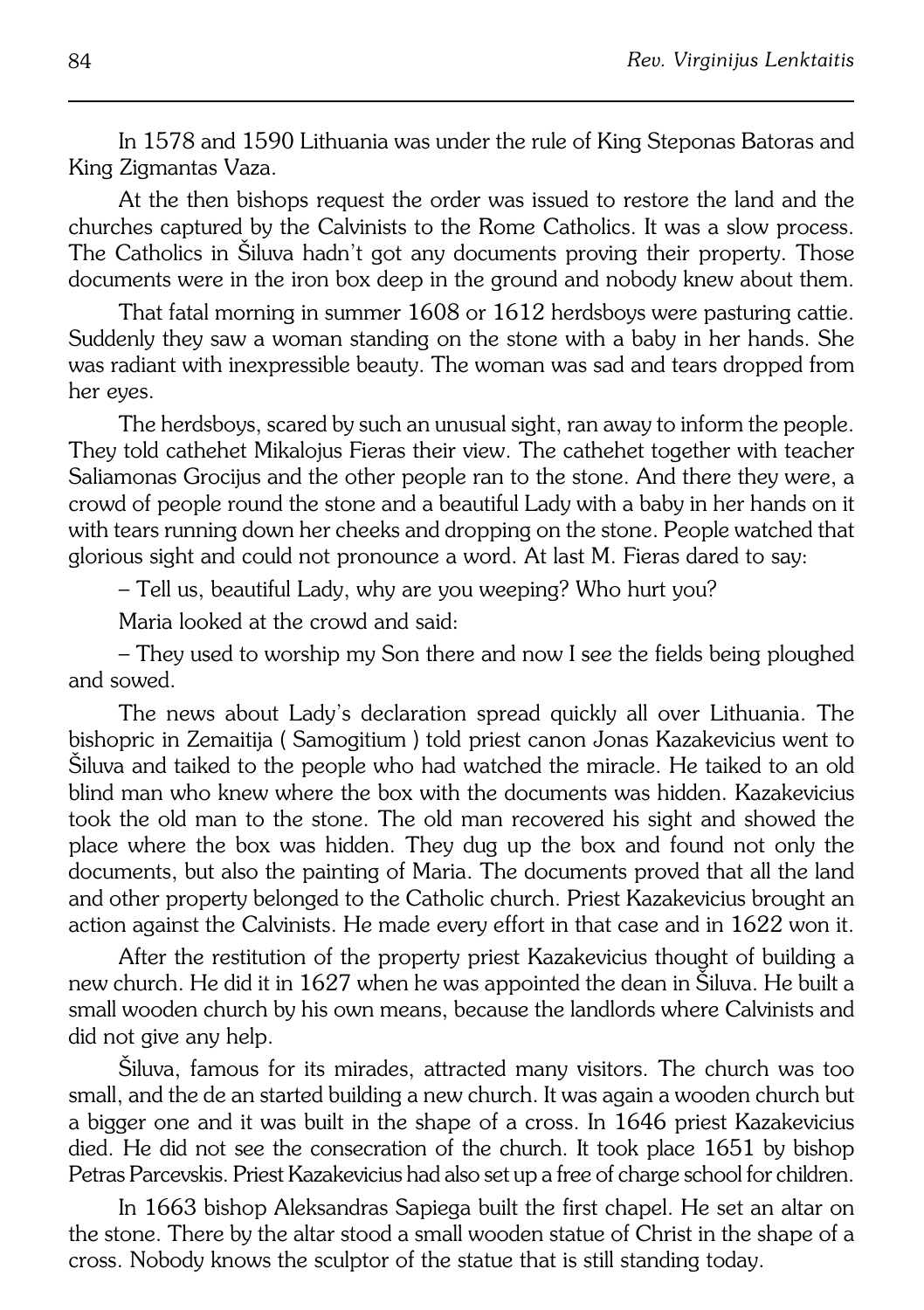Tadas Bukota, a prepossess of Šiluva, after visiting in London on his diplomatic mission, brought a marble statue of Maria with a baby in her hands and put it in the altar of the chapel in 1770. People loved the statue they told their prayers to Maria by it. Even now the statue is called . The Health of Patients". Now it stands with the altar in the chapel of the church.

When the first chapel got old, the helper of Zemaitija (Samogitium) bishop Simonas Giedraitis in 1818 built a new bigger chapel the style of which reminded Vilnius archicathedral. It was in use by 1912.

Which the approaching of the 300th anniversary of Marie's Declaration, there spread ideas of building a new chapel. A famous artist and architecture Antanas Vivulskis prepared the project. A national poet prelate Jonas Maciulis−Maironis on September 8, 1912 consecrated the foundation of the church. By the common efforts of the prayers and the then dean in Šiluva Marcijonas Jurgaitis the construction of the gothic chapel was finished in 1924 (by the project of A. Vivulskis).

The then dean in Šiluva Jonas Domininkas Lopacinskis started building a new Church in Šiluva in 1760. It was finished in 1775 by another dean Tadas Bukota. The author of the church project is unknown. The painter was Jesuit Podgaiskis from Naugardukas. The construction of the church was over in 1798. Tadas Bukota, the helper of Zemaitija (Samogitium) bishop, consecrated the church on September 10,1786.

Later it was found out that the picture of Maria, brought by Gedgaudas from Italy to the first church in Šiluva in 1457, was the best copy of the copy of Hodegetria, one of St. Lukas pictures, that was in Konstantinopolis till 1453. The same picture now can be found in Rome, in Maria Maggiore basilica. The picture in Šiluva became famous of its magic power, when it was found in the iron box and put in the altar of the church in 1612. Priest J. Skirmantas found a goldsmith who made a golden dress to the picture. It was done about 1770.

Bishop Steponas Giedraitis worked a lot exploring the power of that magic picture. He addressed Pope Pious VI asking him to declare the picture as magic and to crown it. The permission was given and in 1786 the picture of St. Maria was crowned. Since then the St. Marie's Birth 8 day Church Festival in Šiluva (September 8-15) called "Šilines".

From 8 of September 1999 archbishop metropolitan of Kaunas Sigitas Tamkevicius called "Šilines" from first Sunday untiii second Sunday of September − feast in Šiluva ( decretum N.377, 08 09 1999). About 100 000 piligrims gather here.

In 1979 the chapel was decorated and gilded. Andriejauskas did the work. In1980 the ceiling of the chapel was decorated with beautiful 4 frescoes and paintings; "Declaration of Maria", "Finding the Chest", "Crowning the Miraculous", "Consecrating the Foundation of the Church". Artist V. Palys made 7 Marie's Pain stations. In 1986 four canvases by A. Kmieliauskas – "Maria and Lithuania", "Christening of Zemaiciai", "Lithuania Land of Crosses", "The Declaration of St. Casimirus to Lithuanian Army"− were brought to the tower of the chapel.